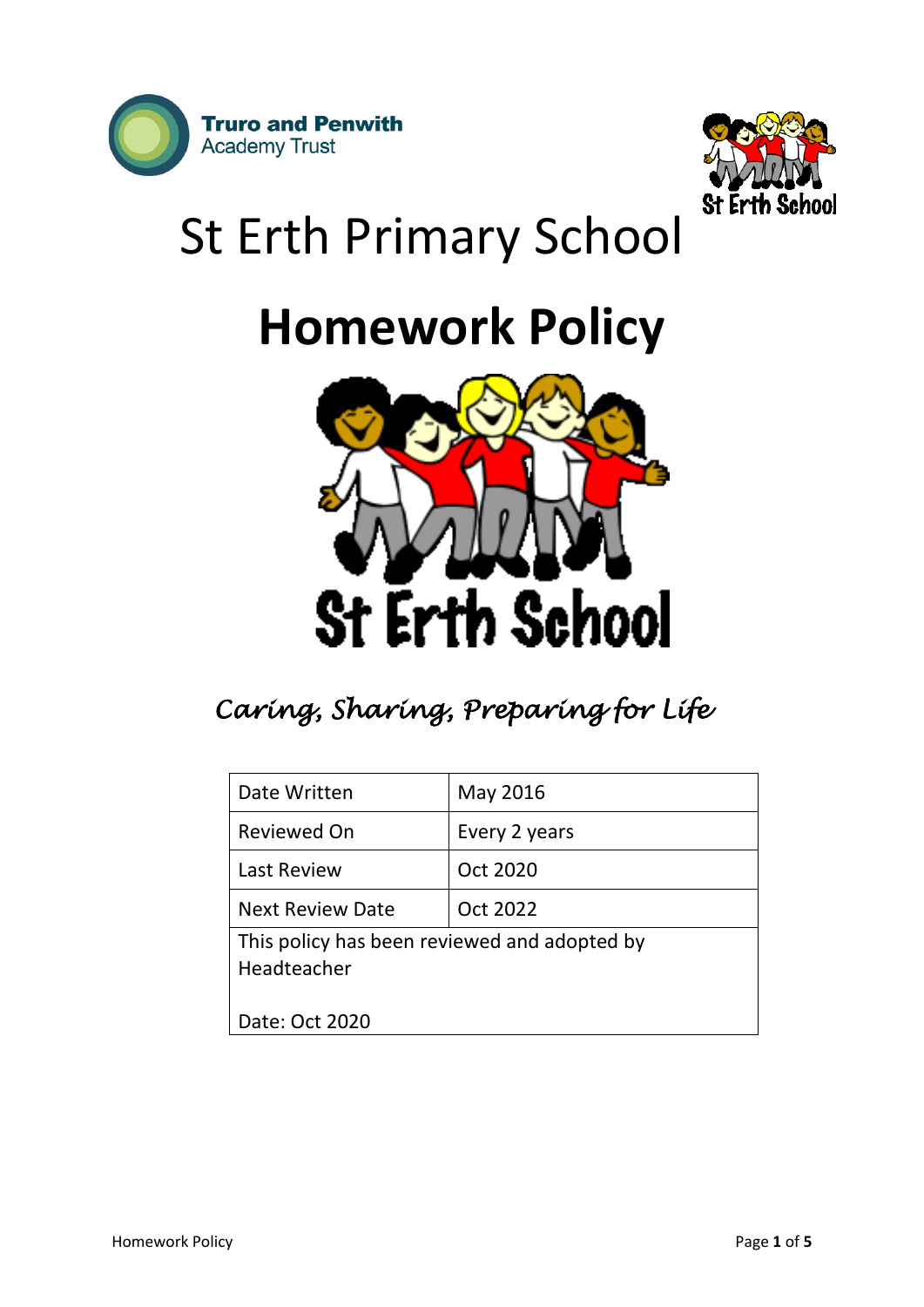### **St Erth CP School**

### **Policy on Homework**

#### **1 Introduction**

1.1 Homework is anything children do outside the normal school day that contributes to their learning, in response to guidance from the school. Homework encompasses a whole variety of activities instigated by teachers and parents/carers to support the children's learning. For example, parents or carers who spend time reading stories to their children before bedtime are helping with homework.

#### **2 Rationale for homework**

2.1 Homework is a very important part of a child's education, and can add much to a child's development. The government made clear its commitment to homework in the 1997 White Paper 'Excellence in Schools', in which homework was described as 'an essential part of good education'. We recognise that the educational experience that any school by itself can provide is limited by the time and resources available; children can therefore benefit greatly from the complementary learning that they do at home. Indeed, we see homework as an important example of cooperation between teachers and parents/carers. One of the aims of our teaching is for children to develop as independent learners, and we believe that doing homework is one of the main ways in which children can acquire the skill of independent learning.

2.2 Homework plays a positive role in raising a child's level of attainment. However, we also acknowledge the important role of play and free time in a child's growth and development. While homework is important, it should not prevent children from taking part in the activities of various out-of-school clubs and of other organisations that play an important part in the lives of our pupils. We are well aware that children spend more time at home than at school, and we believe that they develop their interests and skills to the full only when parents/carers encourage them to make maximum use of the opportunities available outside school.

#### **3 Aims and objectives**

3.1 The aims and objectives of homework are:

- to enable pupils to make maximum progress in their academic and social development;
- to help pupils develop the skills of an independent learner;
- to promote cooperation between home and school in supporting each child's learning;
- to enable all aspects of the curriculum to be covered in sufficient depth;
- to provide educational experiences not possible in school;
- to consolidate and reinforce the learning done in school, and to allow children to practice skills taught in lessons;
- to help children develop good work habits for the future.

#### **4 Types of homework**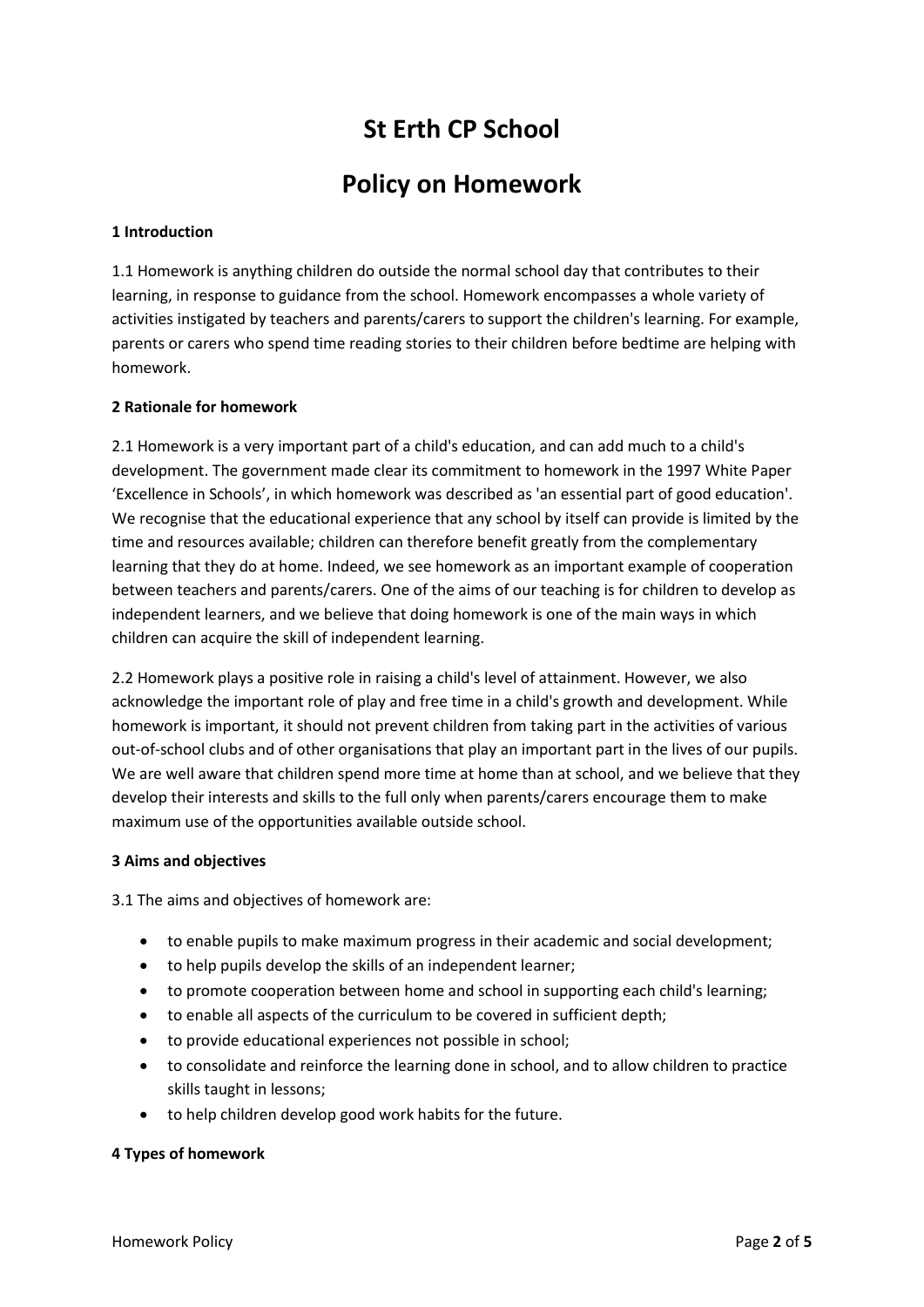4.1 Staff and pupils regard homework as an integral part of the curriculum – it is planned and prepared alongside all other programmes of learning.

4.2 We set a variety of homework activities. In the Foundation Stage and at Key Stage 1, we give children books to take home and read with their parents or carers. We give guidance to parents and carers on achieving the maximum benefit from this time spent reading with their child. We sometimes ask Key Stage 1 children to learn spellings. Sometimes, we ask children to talk about a topic at home prior to studying it in school. For example, in the history topic on toys, we ask children to find out what toys were popular when their grandparents were young, and, if possible, to bring examples into school to show the other children. Sometimes, we ask children to find and collect things that we then use in science lessons. All work set at home will be supported by communication through Seesaw and further internet research as appropriate.

4.3 At Key Stage 2, we continue to give children the sort of homework activities outlined in paragraph 4.2, but we expect them to do more tasks independently. We set literacy and numeracy homework each week, and we expect the children to consolidate and reinforce the learning done in school through practice at home.

4.4 Homework completed well is acknowledged and praised.

4.5 We recognise that children have individual learning styles, which means that some tasks can be completed in a number of different ways, while others demand a particular approach.

4.6 Homework is set using Seesaw as the school's online platform. Where technology at home does not support this alternatives will be arranged. This is in the form of a homework grid which offers opportunities to support Topic learning in a variety of curriculum areas to ensure all children are engaged. Additional activities may be directed to through Seesaw – websites, apps and learning platforms eg. Literacy Planet, Doodle maths.

#### **5 Amount of homework**

5.1 A homework grid based on the class topic is sent home half termly for children to complete. This is optional.

Spellings and times tables are sent home to learn. This is always in line with government expectations for the year group. There is an expectation for children to read to an adult at home at least 4 times a week.

All children have individual seesaw accounts which allow staff to direct them to online programs or set work on the platform itself. The school also utilises a number of other online subscriptions to support teaching and learning which will be used to set homework. Again, instructions and logins for these will be shared via seesaw.

5.2 We give all our pupils a home school reading record where comments can be made, either by them, or by the teacher, or by the teaching assistant (TA), and in which parents/carers and teachers make any relevant comments. Seesaw can also be used to communicate with parents using the messaging function.

#### **6 Inclusion and homework**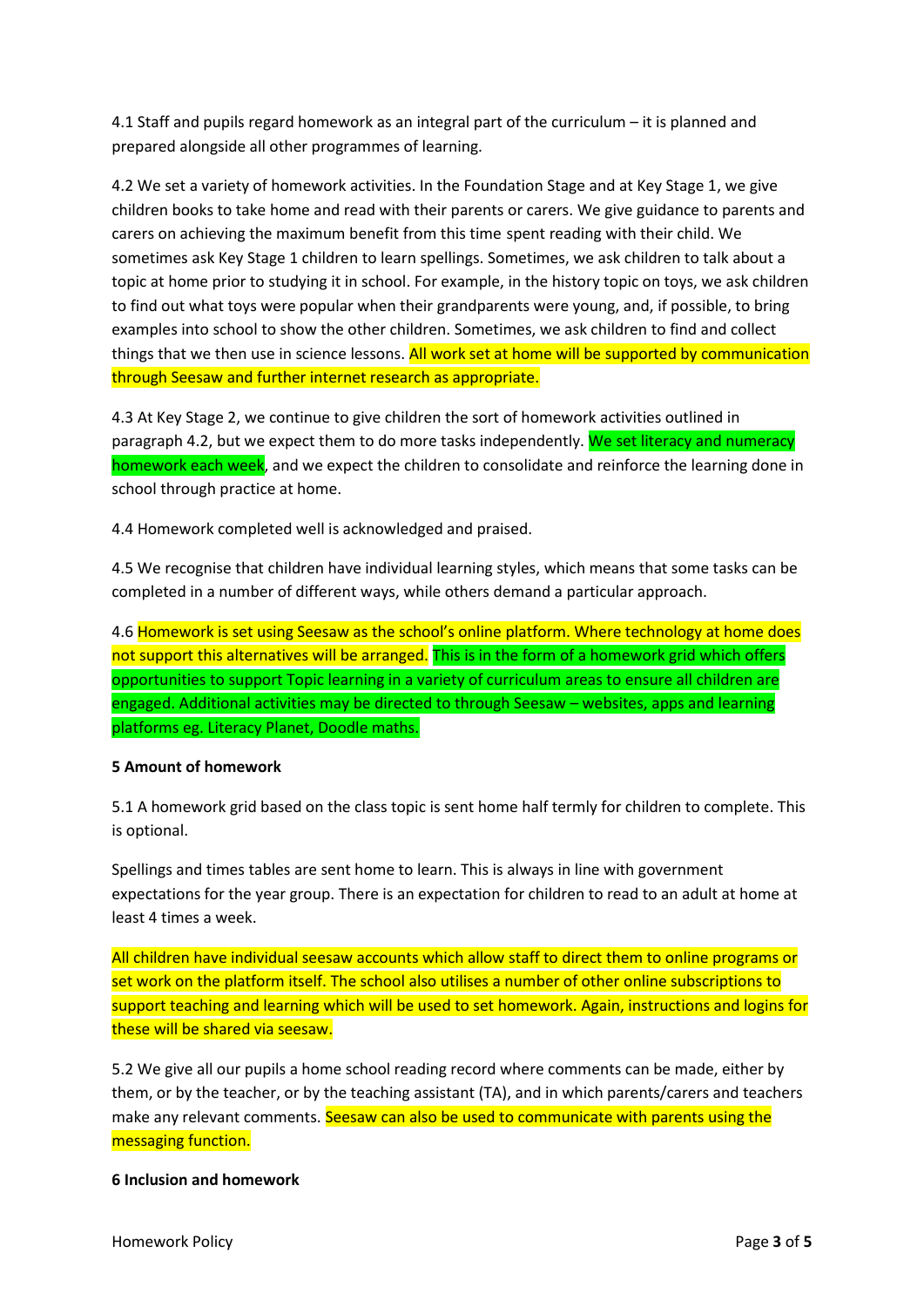6.1 We set homework for all children as a normal part of school life. We ensure that all tasks set are appropriate to the ability of the child, and work towards government expectations for the year group. We endeavour to adapt any task set so that all children can contribute in a positive way. When setting homework to pupils who are named on the register of special needs we refer to those pupils IEPs/Learning Passports. We value and celebrate the cultural diversity of our pupils and their families and we appreciate the enrichment that this brings.

#### **7 The role of parents and carers**

7.1 Parents and carers have a vital role to play in their child's education, and homework is an important part of this process. We ask parents and carers to encourage their child to complete the homework tasks that are set. We invite them to help their children as and when they feel it to be necessary, and to provide them with the sort of environment that allows children to do their best. Parents and carers can support their child by providing a good working space at home, by discussing the work that their child is doing, and by working with the school to ensure pupils have access to the required technology. The school will work with parents to provide alternatives where technology is an issue.

7.2 We ask parents and carers to check the home–school reading record every night and to sign it as requested. If a child is unable to read at home a chance is given for pupils to read in one of the 2 break times in the morning. This is organised by the class teacher is provided to support those children who have not read or had their book signed.

#### -Not happening at the moment due to COVID-19 restrictions

7.3 If parents and carers have any questions about homework, they should, in the first instance, contact the child's class teacher. This can be done via seesaw, reading records or through the school office.

#### **8 Use of ICT**

8.1 The use of ICT and the Internet has made a significant contribution to the amount of reference material available at home, and the ease and speed with which it can be accessed. However, our teachers expect their pupils to produce their own work, perhaps by editing something they have found, or by expressing it in their own words. The children are not achieving anything worthwhile by merely downloading and printing out something that has been written by somebody else.

8.2 There are many websites containing highly educational material which can have a powerful effect on children's learning. Our school website provides links to the sites which will best support the children's learning, these are also highlighted to parents by teachers via seesaw. **Parents or carers are advised always to supervise their child's access to the Internet.** 

8.3 Some of the most important educational software that we use in school can be bought by parents or carers on a home-user licence. This ensures that children are using age-appropriate software in their work at home. The school will supply interested parents or carers with details. The school will provide login details for pupils to access platforms and learning applications the school subscribes to and uses in class.